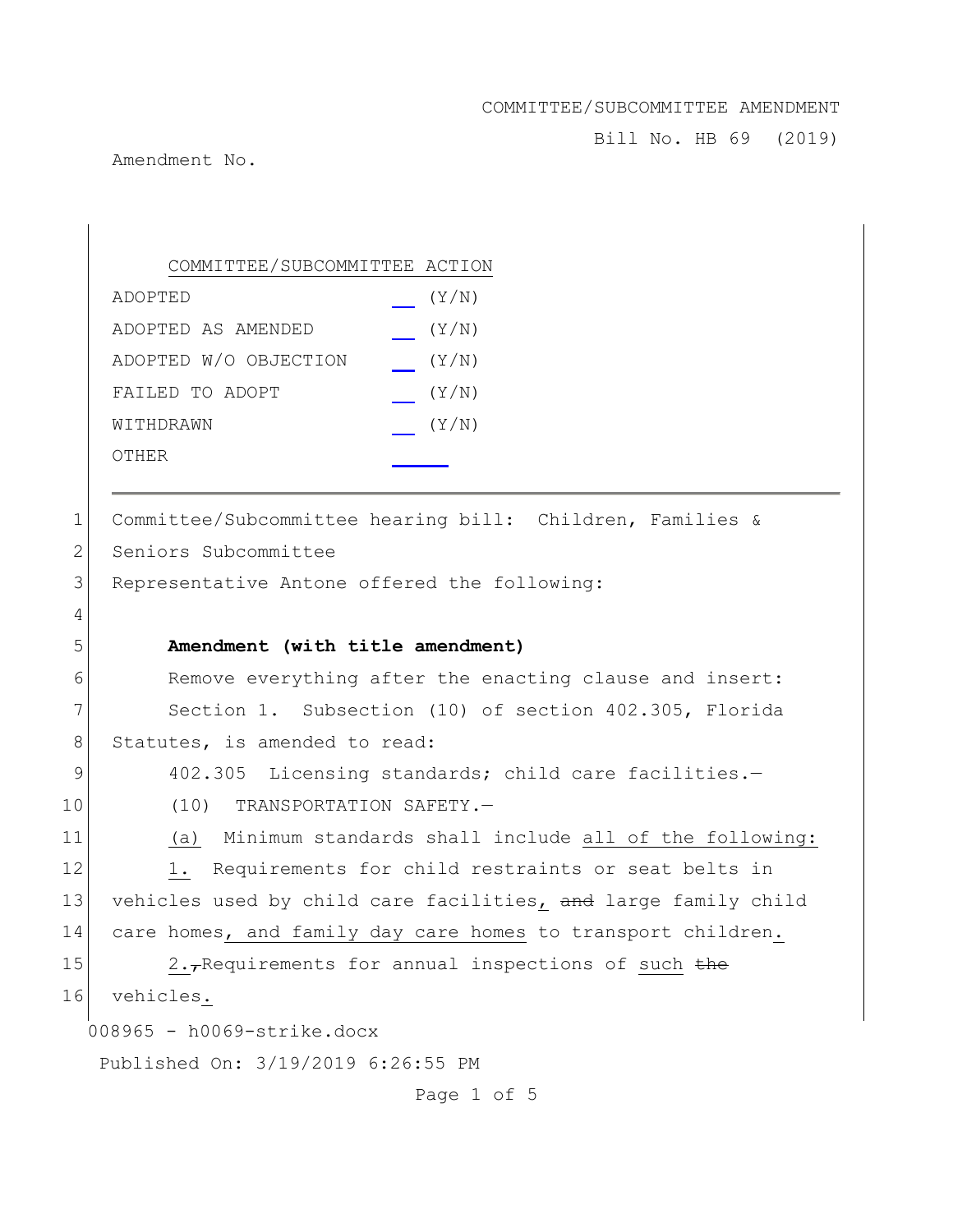Bill No. HB 69 (2019)

Amendment No.

008965 - h0069-strike.docx Published On: 3/19/2019 6:26:55 PM 17  $\vert$  3., Limitations on the number of children that may be 18 transported in such the vehicles. 19  $\vert$  4., Procedures to ensure that avoid leaving children are not 20 inadvertently left in vehicles before or after being when 21 transported by the facility, and that systems are in place to 22 ensure accountability for children transported by such 23 facilities and homes the child care facility. These systems may 24 include, but need not be limited to, a system of transportation 25 logs and physical and visual sweeps. Facilities and homes may 26 additionally choose to equip vehicles with a reliable alarm 27 system that prompts the driver to inspect the vehicle for 28 children before exiting the vehicle. 29  $\vert$  (b) A child care facility, large family child care home, 30 or family day care home is not responsible for the safe 31 transport of children when they are being transported by a 32 parent or quardian. 33 Section 2. Subsection (1) of section 402.310, Florida 34 Statutes, is amended to read: 35 402.310 Disciplinary actions; hearings upon denial, 36 suspension, or revocation of license or registration; 37 administrative fines.-38 (1)(a) The department or local licensing agency may 39 administer any of the following disciplinary sanctions for a 40 violation of any provision of ss. 402.301-402.319, or the rules 41 adopted thereunder:

Page 2 of 5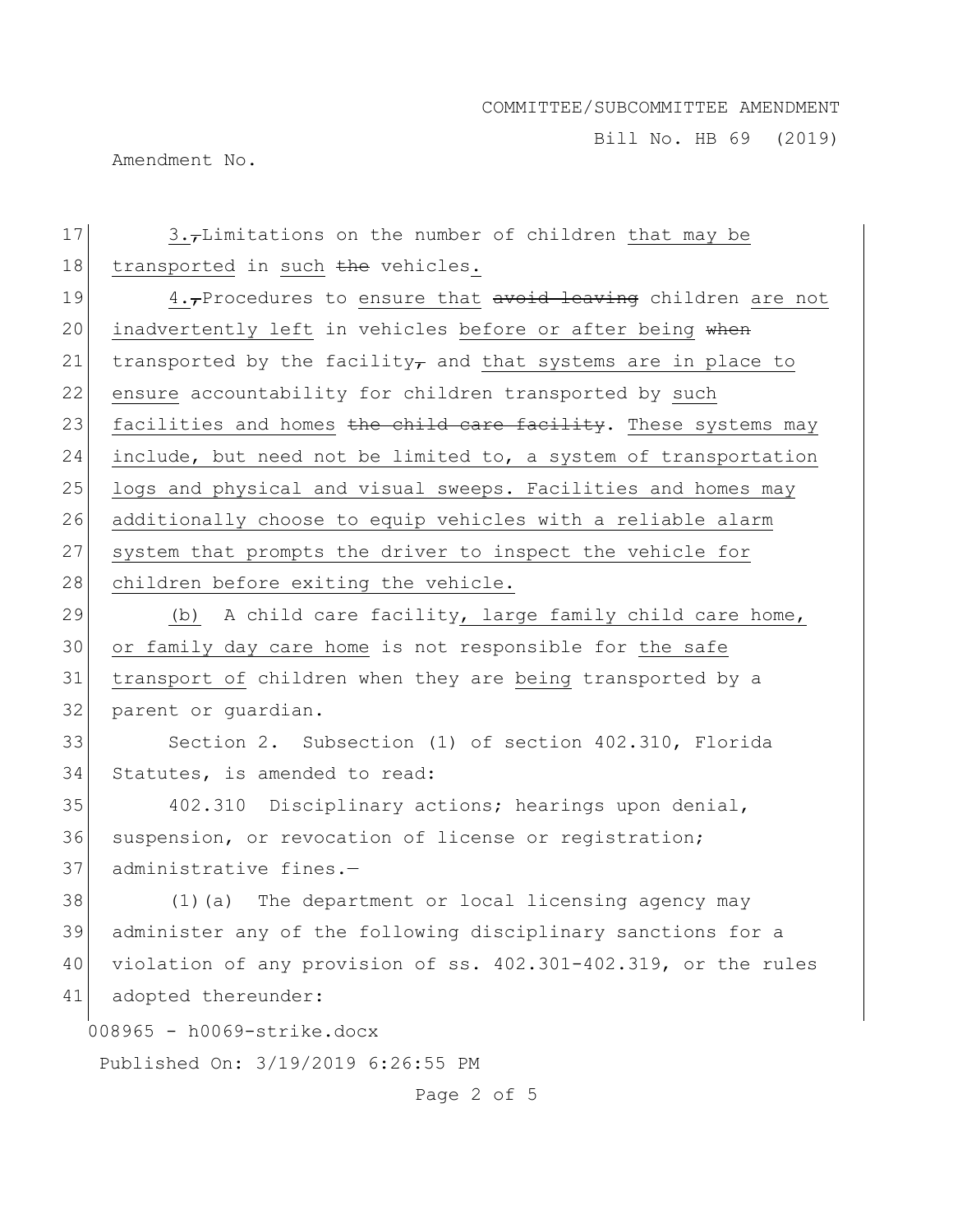Bill No. HB 69 (2019)

Amendment No.

42 1. Impose an administrative fine not to exceed \$100 per 43 violation, per day. However, if the violation could or does 44 cause death or serious harm, the department or local licensing 45 agency may impose an administrative fine, not to exceed \$500 per 46 violation per day in addition to or in lieu of any other 47 disciplinary action imposed under this section.

48 2. Convert a license or registration to probation status 49 and require the licensee or registrant to comply with the terms 50 of probation. A probation-status license or registration may not 51 be issued for a period that exceeds 6 months and the probation-52 status license or registration may not be renewed. A probation-53 status license or registration may be suspended or revoked if 54 periodic inspection by the department or local licensing agency 55 finds that the probation-status licensee or registrant is not in 56 compliance with the terms of probation or that the probation-57 status licensee or registrant is not making sufficient progress 58 toward compliance with ss. 402.301-402.319.

59 3. Deny, suspend, or revoke a license or registration.

60 (b) If a child in the care of a child care facility, large 61 family child care home, or family day care home dies when left 62 in a vehicle owned, used, or operated by that facility or home, 63 the department shall issue an emergency suspension of the 64 license of that facility or home pursuant to s. 120.60.

008965 - h0069-strike.docx

Published On: 3/19/2019 6:26:55 PM

Page 3 of 5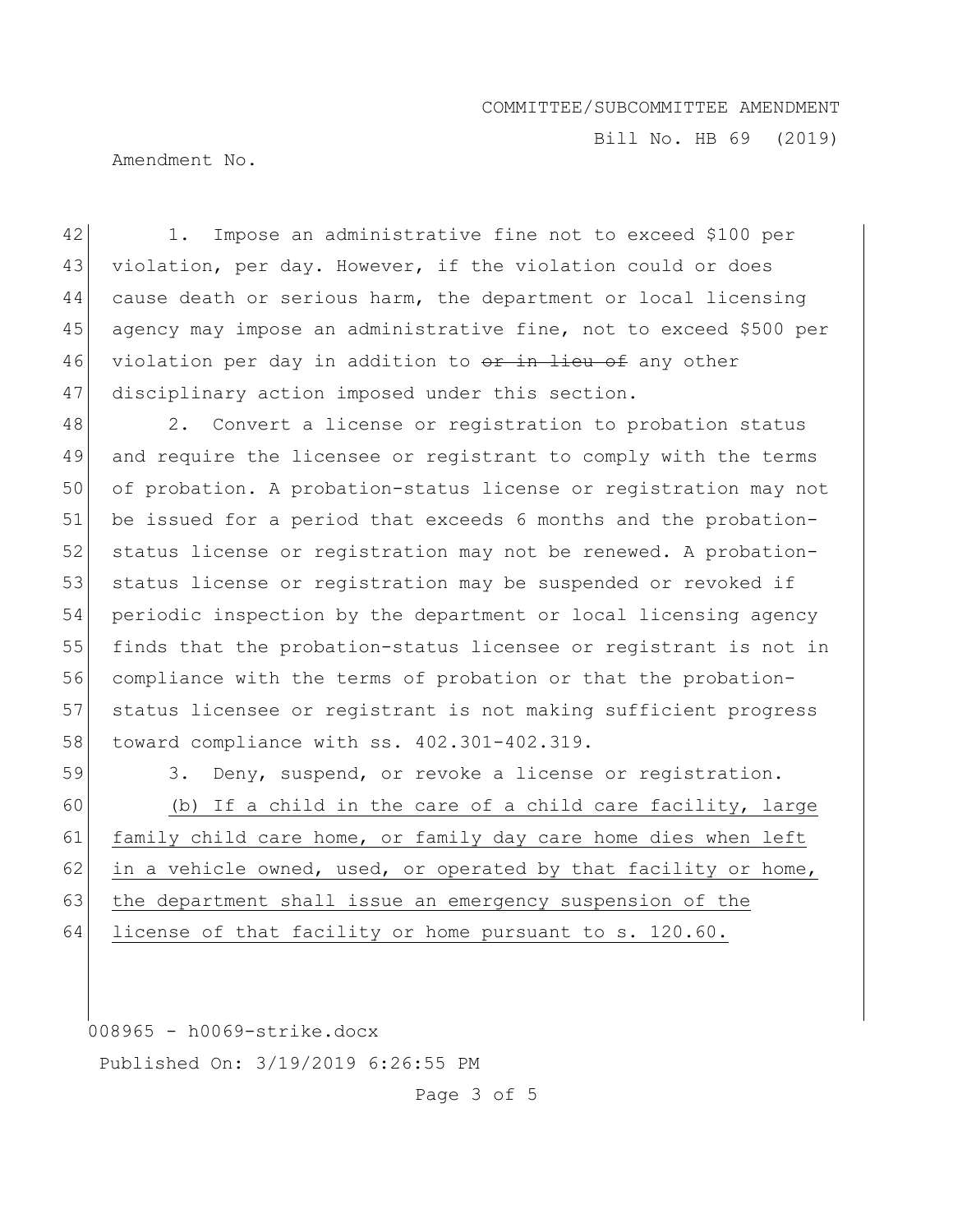Bill No. HB 69 (2019)

Amendment No.

65  $(c)$  (c)  $(b)$  In determining the appropriate disciplinary action 66 to be taken for a violation as provided in paragraph (a), the 67 following factors shall be considered:

68 1. The severity of the violation, including the 69 probability that death or serious harm to the health or safety 70 of any person will result or has resulted, the severity of the 71 actual or potential harm, and the extent to which the provisions 72 of ss. 402.301-402.319 have been violated.

73 2. Actions taken by the licensee or registrant to correct 74 the violation or to remedy complaints.

75 3. Any previous violations of the licensee or registrant.  $76$  (d)  $\leftarrow$  The department shall adopt rules to:

77 1. Establish the grounds under which the department may 78 deny, suspend, or revoke a license or registration or place a 79 licensee or registrant on probation status for violations of ss. 80 402.301-402.319.

008965 - h0069-strike.docx 81 2. Establish a uniform system of procedures to impose 82 disciplinary sanctions for violations of ss. 402.301-402.319. 83 | The uniform system of procedures must provide for the consistent 84 application of disciplinary actions across districts and a 85 progressively increasing level of penalties from predisciplinary 86 actions, such as efforts to assist licensees or registrants to 87 correct the statutory or regulatory violations, and to severe 88 disciplinary sanctions for actions that jeopardize the health 89 and safety of children, such as for the deliberate misuse of

Published On: 3/19/2019 6:26:55 PM

Page 4 of 5